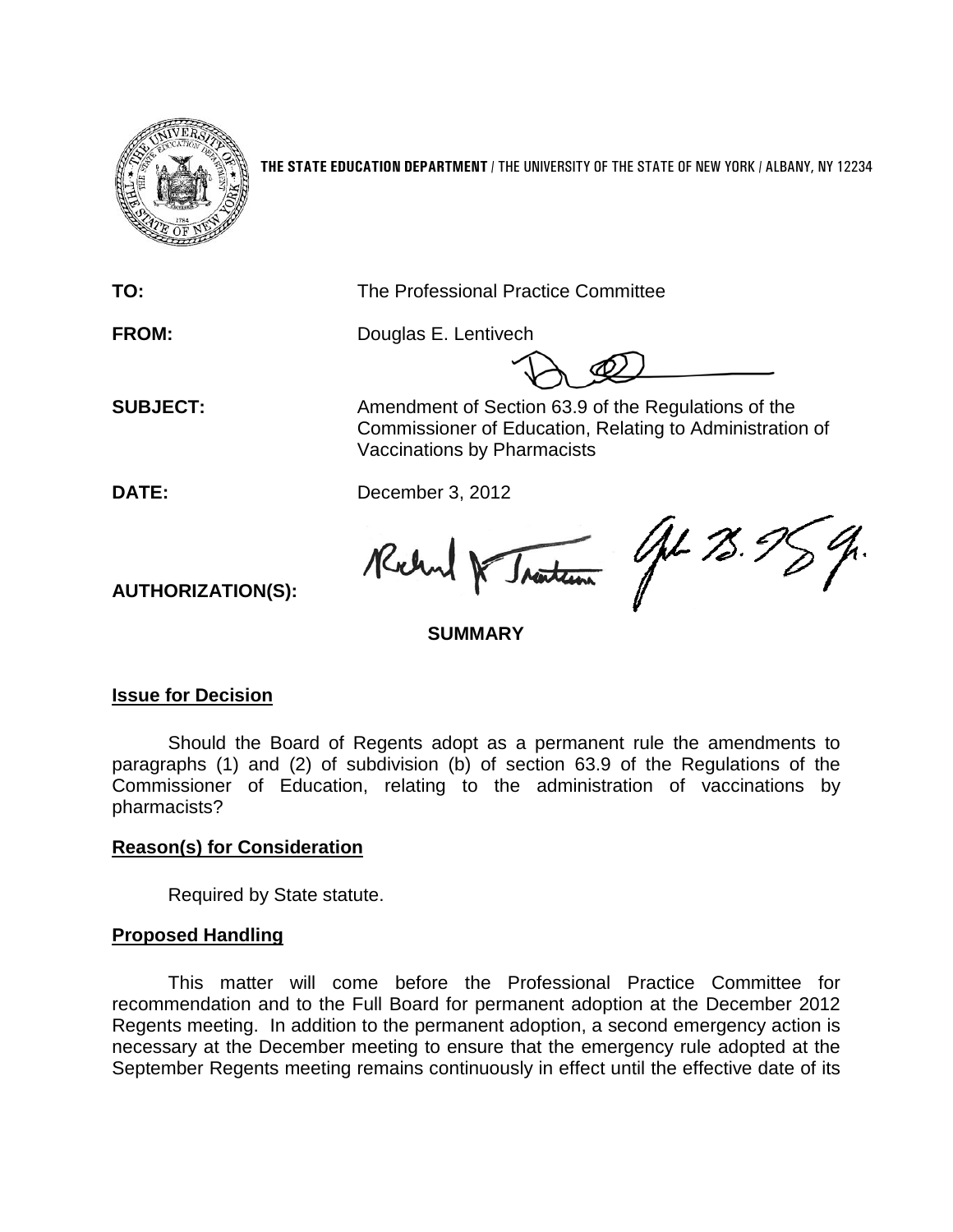adoption as a permanent rule. A Statement of the Facts and Circumstances Which Necessitate Emergency Action is attached.

#### **Procedural History**

The proposed amendment was adopted as an emergency rule at the September Regents meeting, effective October 16, 2012. A Notice of Emergency Adoption and Proposed Rule Making was published in the State Register on October 3, 2012. No public comments have been received. A copy of the proposed rule is attached. Supporting materials are available upon request from the Secretary to the Board of Regents.

## **Background Information**

Pharmacists licensed in New York State were first authorized to administer immunizations to prevent influenza and pneumococcal disease in December 2008. In order to administer such immunizations, a pharmacist must be certified by the Department following completion of a satisfactory training program. Since that time, nearly 8,000 registered pharmacists in New York State have received the required certification. Studies reflect improvements in the State's over-all immunization rates, with significant improvements in the rates of immunization against influenza in minority communities.

On July 18, 2012, the Governor signed Chapter 116 of the Laws of 2012, which authorizes pharmacists to immunize patients against acute herpes zoster, commonly known as shingles, a very painful condition. Unlike the vaccinations to protect against influenza and pneumococcal disease, which may be administered by pharmacists pursuant to either patient specific orders or non-patient specific orders, the new law allows for only patient-specific prescriptions for immunizations to prevent acute herpes zoster. The proposed amendment conforms the Commissioner's regulations to the new law by adding the acute herpes zoster vaccination. Both the new law and the proposed amendment to the regulations become effective on October 16, 2012.

Section 6802(22) of the Education Law provides that non-patient specific immunization orders authorized to be executed by pharmacists may be issued only by physicians and nurse practitioners with a practice site in the county in which the immunization is administered or, if the population of that county is not more than 75,000, in an adjoining county. It is proposed that section 63.9(b)(1)(ii) of the Regulations of the Commissioner be amended to clarify that such restriction applies only to non-patient specific orders. The current regulation imposes the county limitation on all immunizations by pharmacists. The statutory language, however, appears to place that limitation only on immunizations administered pursuant to non-patient specific orders. The proposed amendment is consistent with the statutory language and would enable patients who have a direct relationship with a physician or nurse practitioner to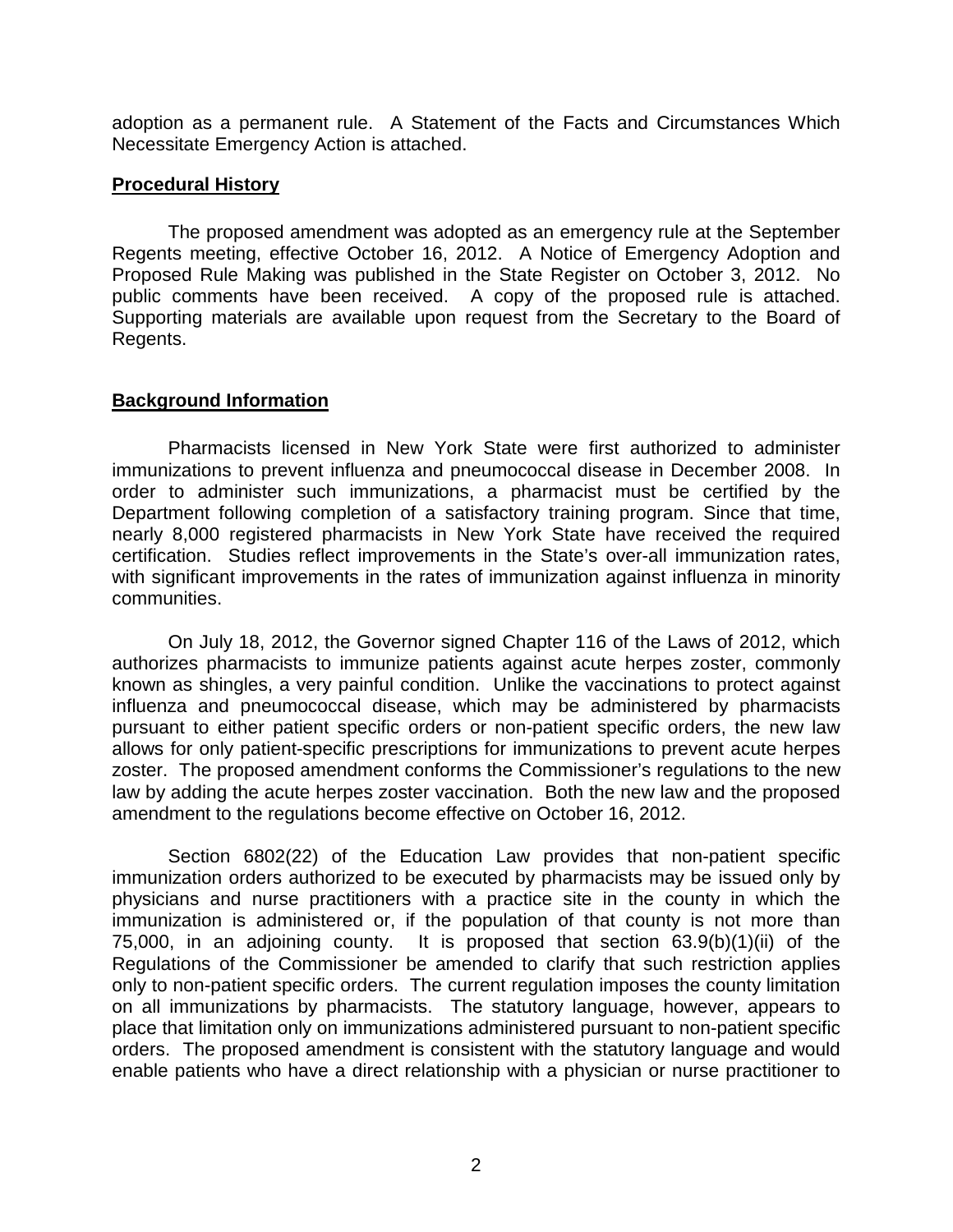receive the appropriate immunizations pursuant to patient specific orders without regard to the county limitation.

#### **Recommendation**

It is recommended that the Board of Regents take the following action:

VOTED: That paragraphs (1) and (2) of subdivision (b) of section 63.9 of the Regulations of the Commissioner of Education be amended, as submitted, effective December 26, 2012, and it is further

VOTED: That paragraphs (1) and (2) of subdivision (b) of section 63.9 of the Regulations of the Commissioner of Education be amended, as submitted, effective December 17, 2012, as an emergency action upon a finding by the Board of Regents that such action is necessary for the preservation of the public health and general welfare to ensure that the emergency rule adopted at the September Regents meeting remains continuously in effect until the effective date of its adoption as a permanent rule.

#### **Timetable for Implementation**

The proposed rule was adopted as an emergency action at the September 10- 11, 2012 Regents meeting, effective October 16, 2012. The September emergency rule will expire on December 16, 2012. If adopted at the December 10-11, 2012 Regents meeting, the 2nd emergency rule will take effect on December 17, 2012 and the permanent rule will take effect on December 26, 2012.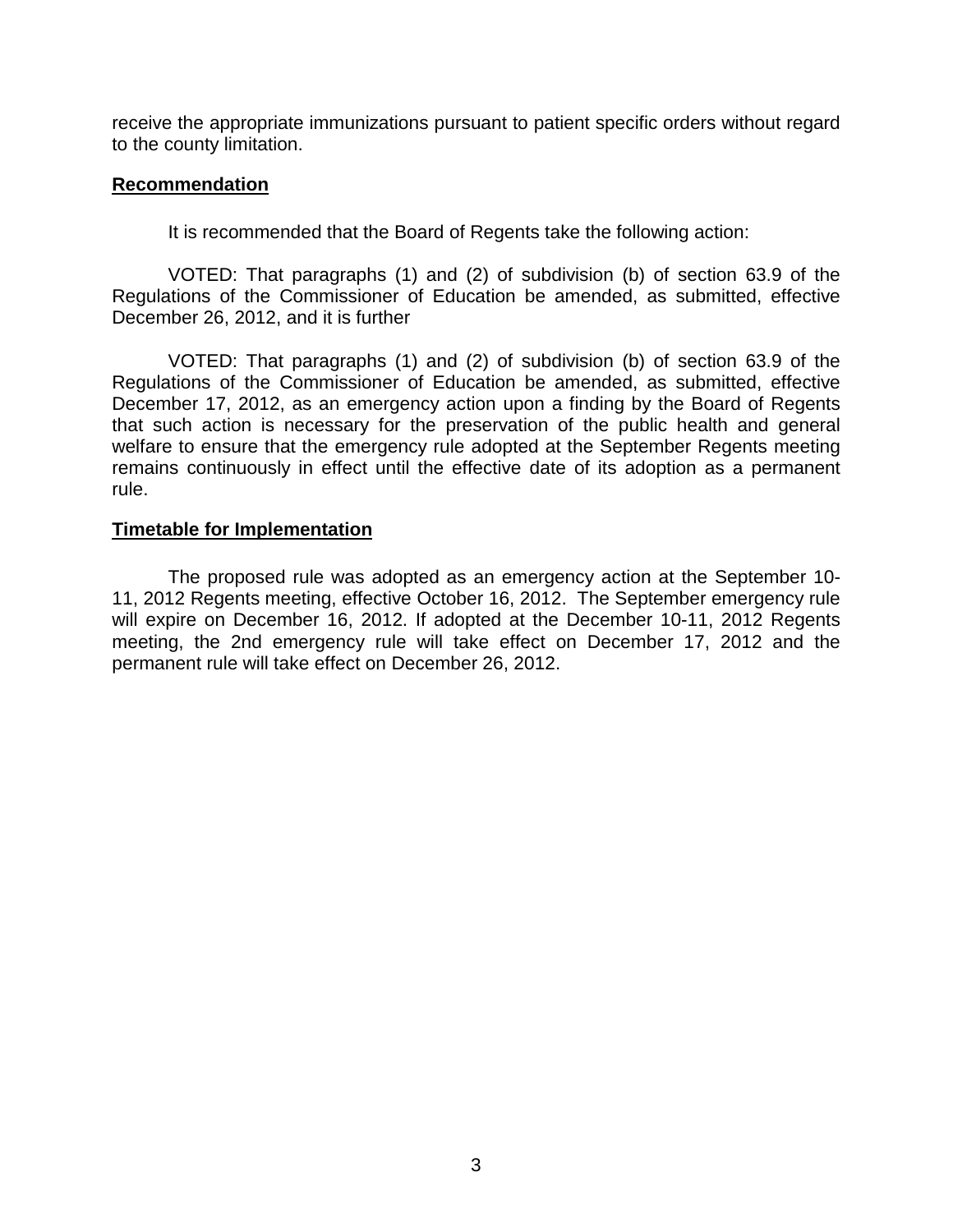#### 8 NYCRR 63.9

# STATEMENT OF FACTS AND CIRCUMSTANCES WHICH NECESSITATE EMERGENCY ACTION

The proposed amendment to the Regulations of the Commissioner of Education is necessary to implement Chapter 116 of the Laws of 2012, which amends Education Law sections 6527, 6801, 6802 and 6909, to authorize pharmacists who have been certified to administer immunizations to also administer vaccinations to prevent acute herpes zoster.

The proposed amendment was adopted as an emergency rule at the September 10-11, 2012 meeting of the Board of Regents, effective October 16, 2012, and has now been adopted as a permanent rule at the December 10-11, 2012 Regents meeting. Pursuant to SAPA §203(1), the earliest effective date of the proposed amendment is December 26, 2012, the date a Notice of Adoption will be published in the State Register. However, the September emergency rule expires on December 16, 2012, 90 days after its filing with the Department of State on September 18, 2012. A lapse in the rule would disrupt the administration of herpes zoster vaccinations by qualified pharmacists. Emergency action is therefore necessary for the preservation of the public health and general welfare to ensure that the emergency rule adopted at the September Regents meetings remains continuously in effect until the effective date of the permanent rule.

4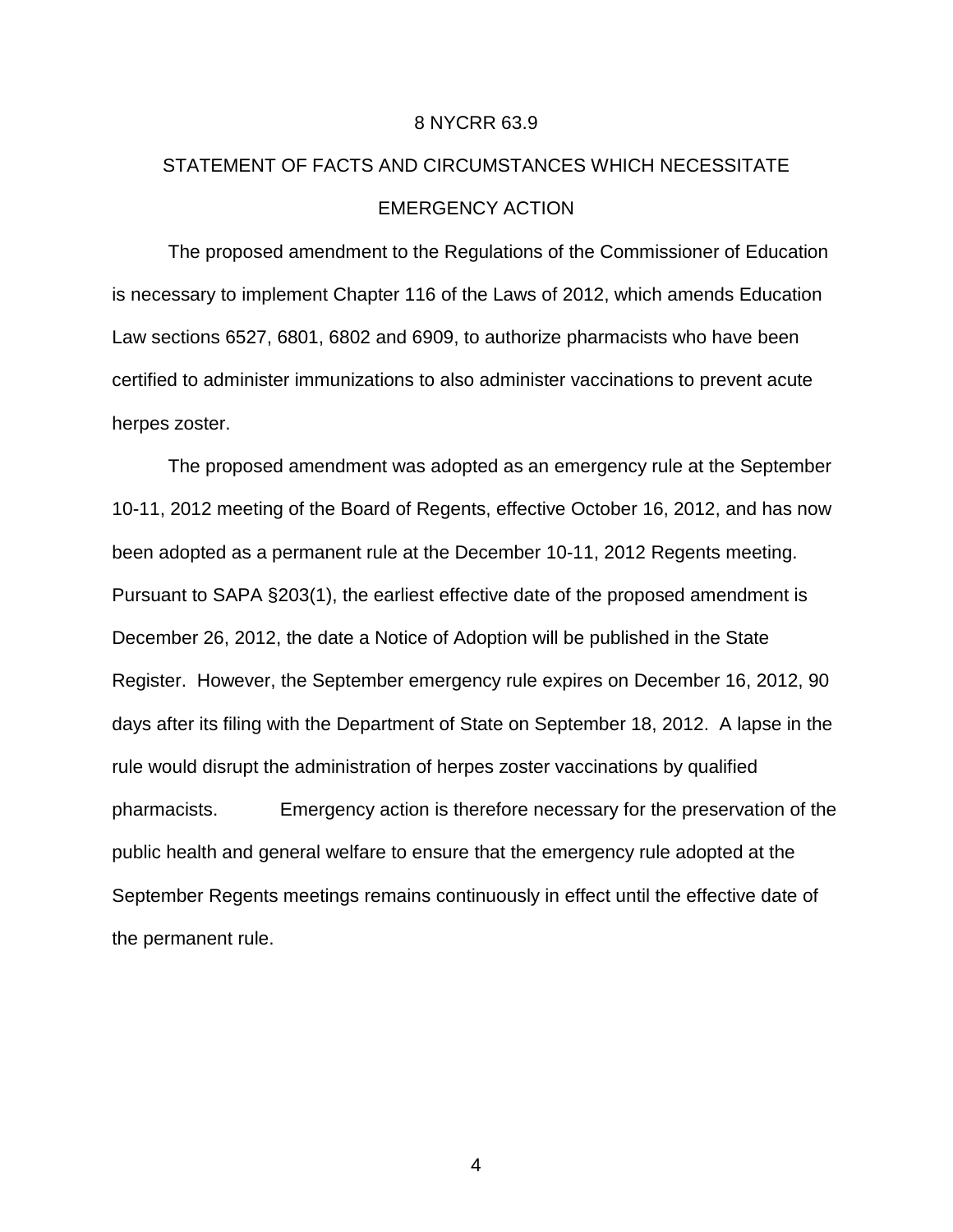#### AMENDMENT TO THE REGULATIONS OF THE COMMISSIONER OF EDUCATION

Pursuant to sections 207, 6504, 6506, 6507, 6527, 6801, 6802 and 6909 of the Education Law, and Chapter 116 of the Laws of 2012

Paragraphs (1) and (2) of subdivision (b) of section 63.9 of the Regulations of the Commissioner of Education are amended, effective December 26, 2012, as follows:

(1) Pursuant to section 6801 of the Education Law, a pharmacist with a certificate of administration issued by the department pursuant to paragraph (3) of this subdivision shall be authorized to administer immunization agents prescribed in paragraph (2) of this subdivision to patients therein specified, [pursuant to either a patient specific order or a non-patient specific order and protocol] provided that:

(i) the pharmacist meets the requirements for a certificate of administration prescribed in paragraph (3) of this subdivision and the order and protocol meet the requirements set forth in paragraph (5) of this subdivision; and

(ii) with respect to non-patient specific orders:

(a) the immunization is prescribed or ordered by a licensed physician or certified nurse practitioner with a practice site in the county in which the immunization is administered; or

(b) if the immunization is administered in a county with a population of 75,000 or less, the immunization shall be prescribed or ordered by a licensed physician or certified nurse practitioner with a practice site in the county in which the immunization is administered or in an adjoining county.

(2) Authorized immunization agents. A certified pharmacist who meets the requirements of this section shall be authorized to administer:

5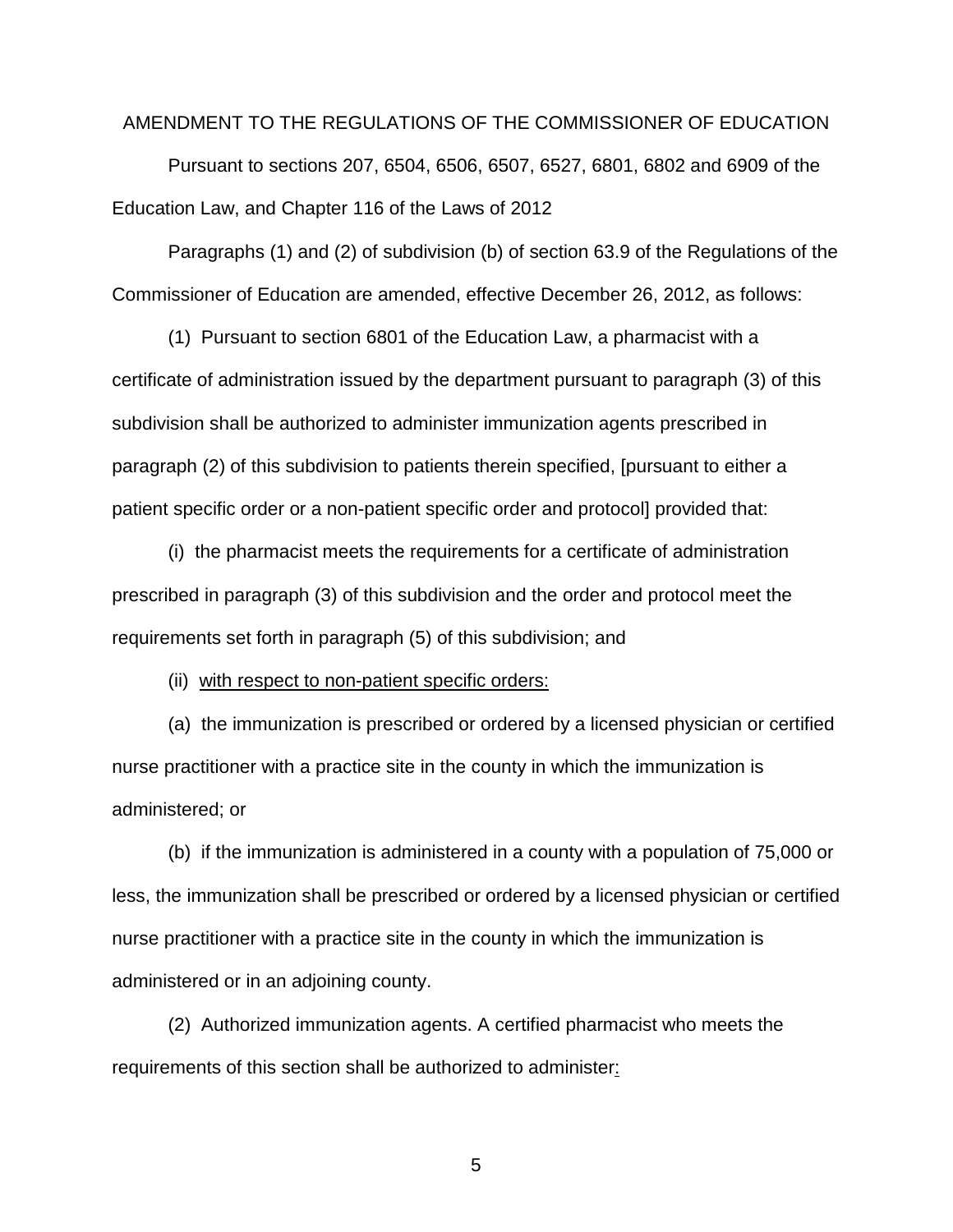(i) immunizing agents to prevent influenza or pneumococcal disease to patients 18 years of age or older, pursuant to a patient specific order or a non-patient specific order; and

(ii) immunizing agents to prevent acute herpes zoster, pursuant to a patient specific order.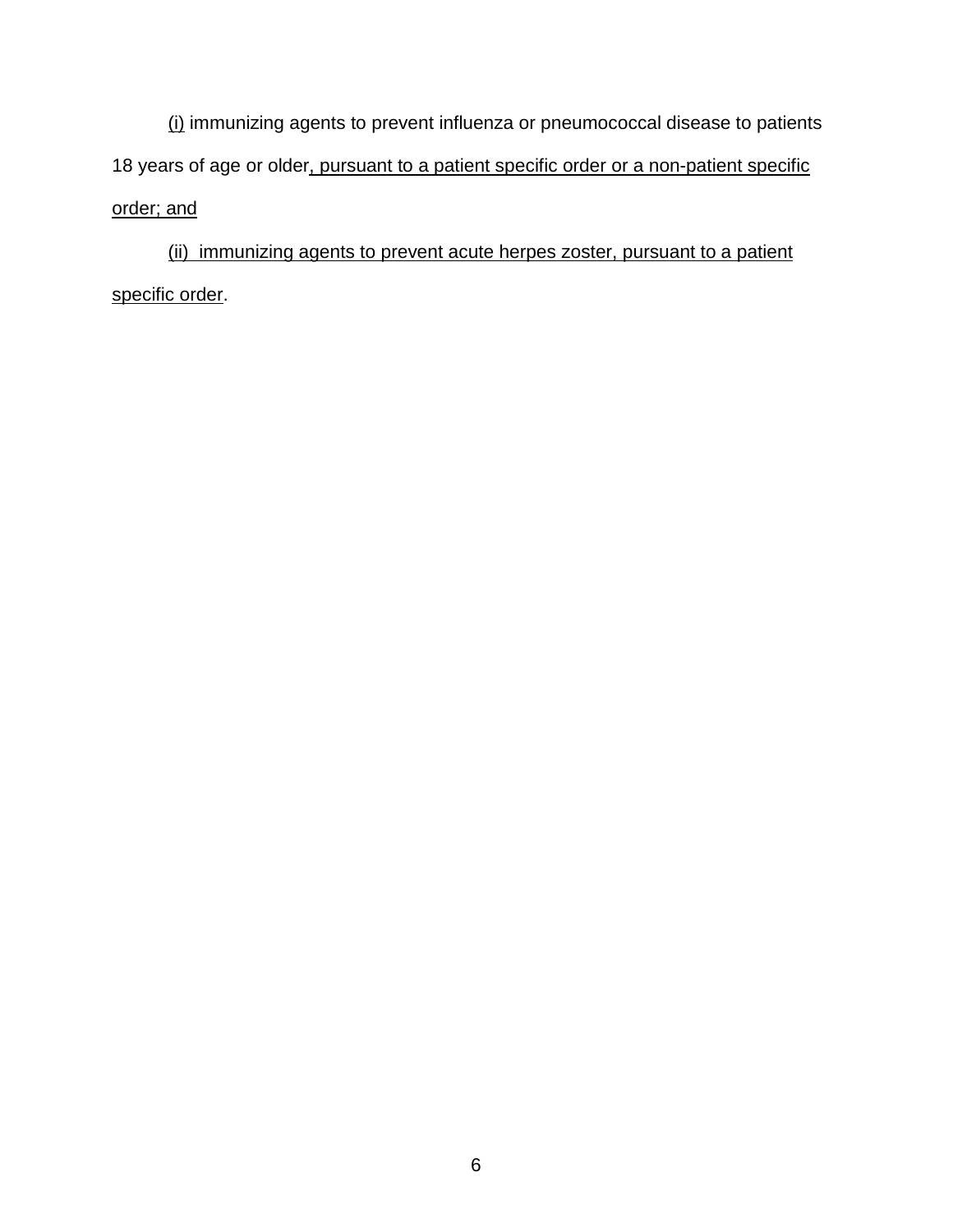#### AMENDMENT TO THE REGULATIONS OF THE COMMISSIONER OF EDUCATION

Pursuant to sections 207, 6504, 6506, 6507, 6527, 6801, 6802 and 6909 of the Education Law, and Chapter 116 of the Laws of 2012

Paragraphs (1) and (2) of subdivision (b) of section 63.9 of the Regulations of the Commissioner of Education are amended, effective December 17, 2012, as follows:

(1) Pursuant to section 6801 of the Education Law, a pharmacist with a certificate of administration issued by the department pursuant to paragraph (3) of this subdivision shall be authorized to administer immunization agents prescribed in paragraph (2) of this subdivision to patients therein specified, [pursuant to either a patient specific order or a non-patient specific order and protocol] provided that:

(i) the pharmacist meets the requirements for a certificate of administration prescribed in paragraph (3) of this subdivision and the order and protocol meet the requirements set forth in paragraph (5) of this subdivision; and

(ii) with respect to non-patient specific orders:

(a) the immunization is prescribed or ordered by a licensed physician or certified nurse practitioner with a practice site in the county in which the immunization is administered; or

(b) if the immunization is administered in a county with a population of 75,000 or less, the immunization shall be prescribed or ordered by a licensed physician or certified nurse practitioner with a practice site in the county in which the immunization is administered or in an adjoining county.

(2) Authorized immunization agents. A certified pharmacist who meets the requirements of this section shall be authorized to administer:

7